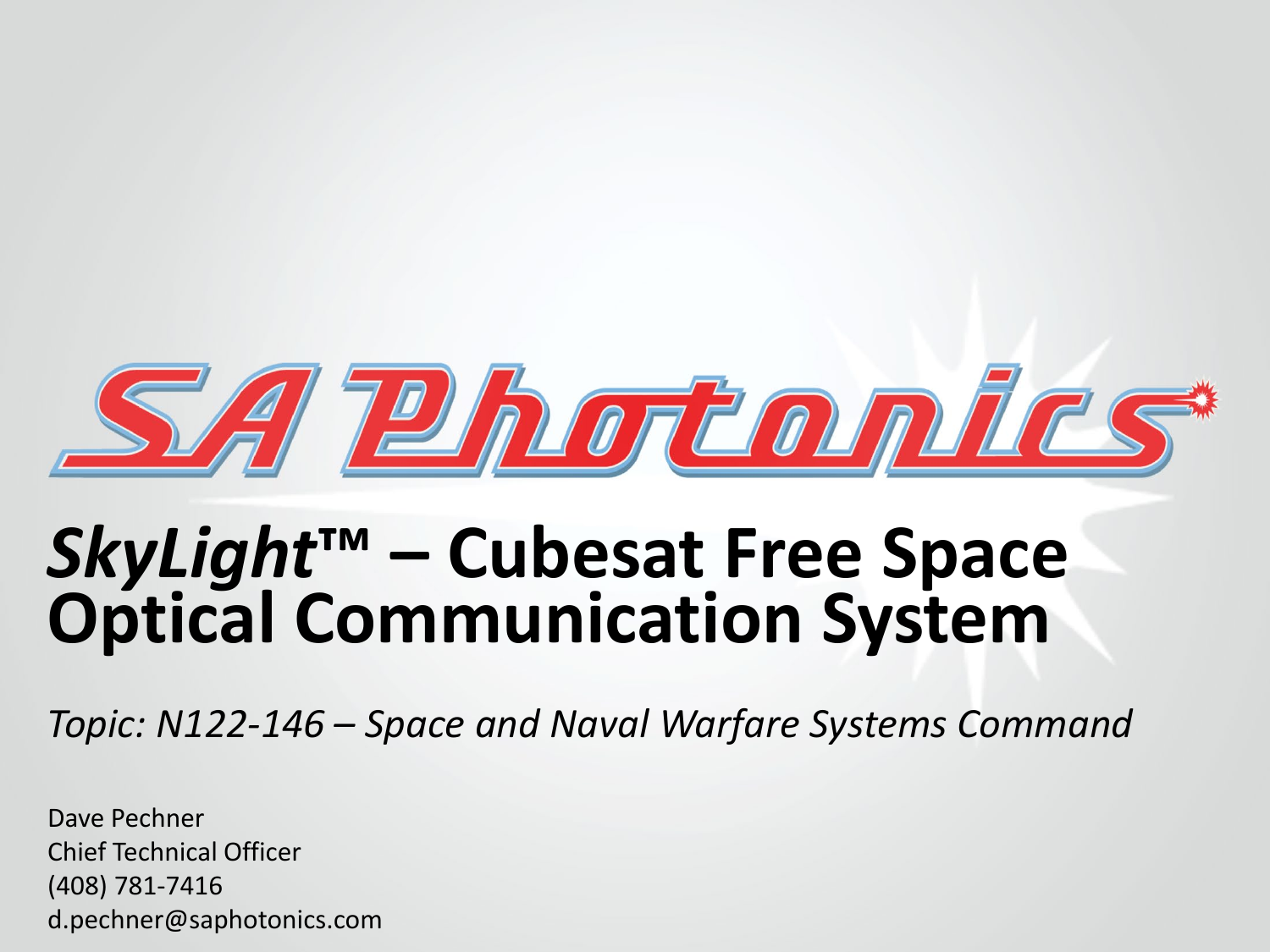#### **SA Photonics History / Background**

- **SA Photonics principals background is a combination of space/military, commercial, and venture capital startup:**
	- > 120 technical staff members: 12 PhDs and 22 Sr. Engineers
- **Established in 2002**
- **Consists of two main technology areas**
	- **Communication and Sensors Group**  specialized in optical, RF and high performance mixed signal communication and sensing systems
	- **Vision Systems Group**  specialized in human factors and developing leading edge augmented reality and nigh vision systems
- **Over 40,000 square feet of mixed office/laboratory space in Bay Area**
	- New 10,000 sq. ft. clean room facility recently leased to support space system test, assembly and manufacturing
	- Establishing 13,000 sq. ft. manufacturing facility in Florida to support OISL volume production
- **Proven record of product development from concept generation through qualification and manufacturing general availability**
	- Over \$10M invested in 2020-2021 to enhance OISL manufacturing capabilities



**Electro-optical R&D lab & assembly Area SA Photonics** 





**Environmental Testing 3800 sq. ft. Clean Room**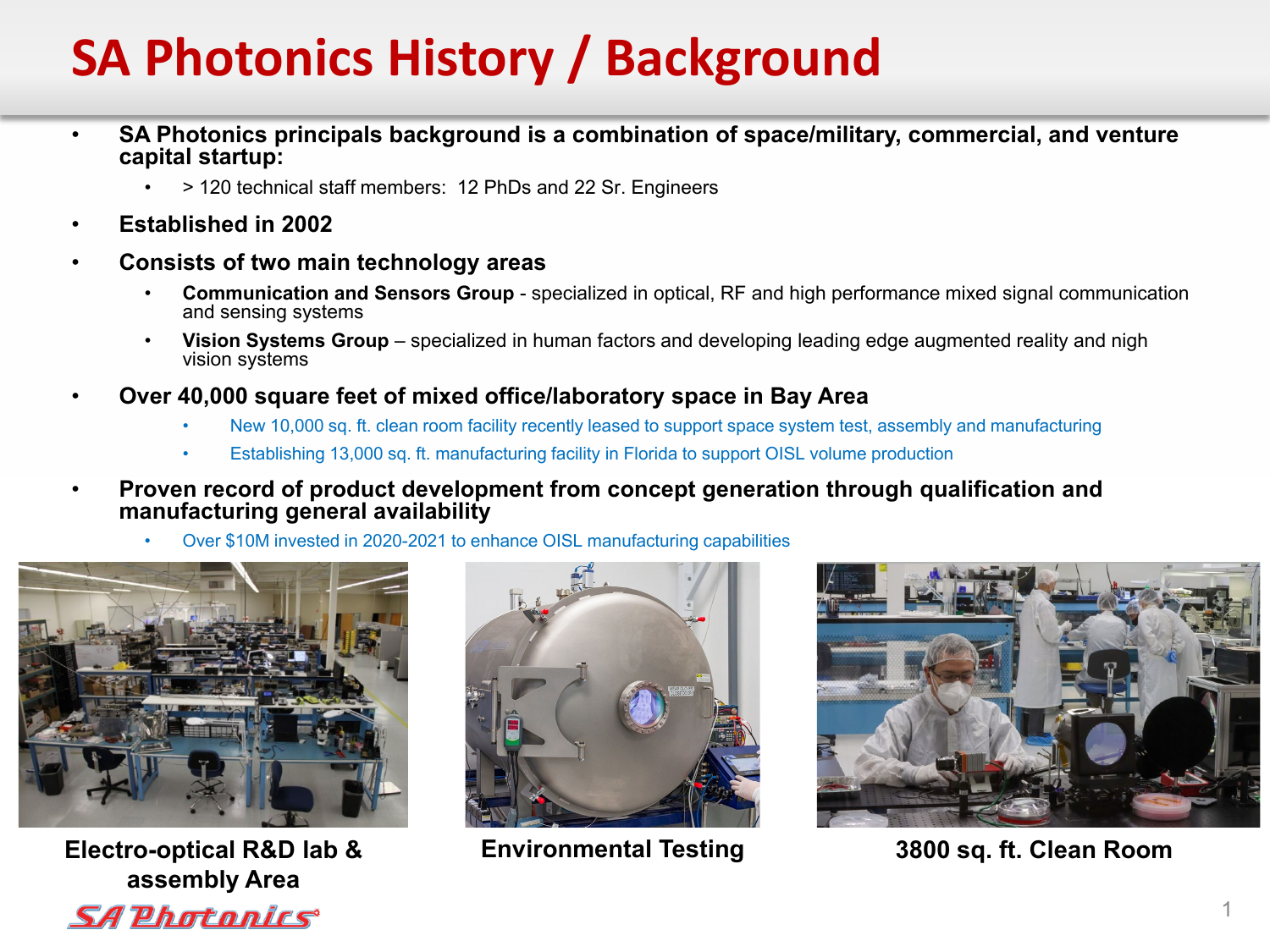# **Navy Challenge**



- **Strong demand to offload data from small low earth orbit (LEO) satellites**
- **Short orbit flyby requires high data rates**
- **Free-space optical communication enhances signal security, is harder to intercept and increases the amount of data delivered in a low size, weight and power (SWaP) package** Credit: Clyde Space **package**

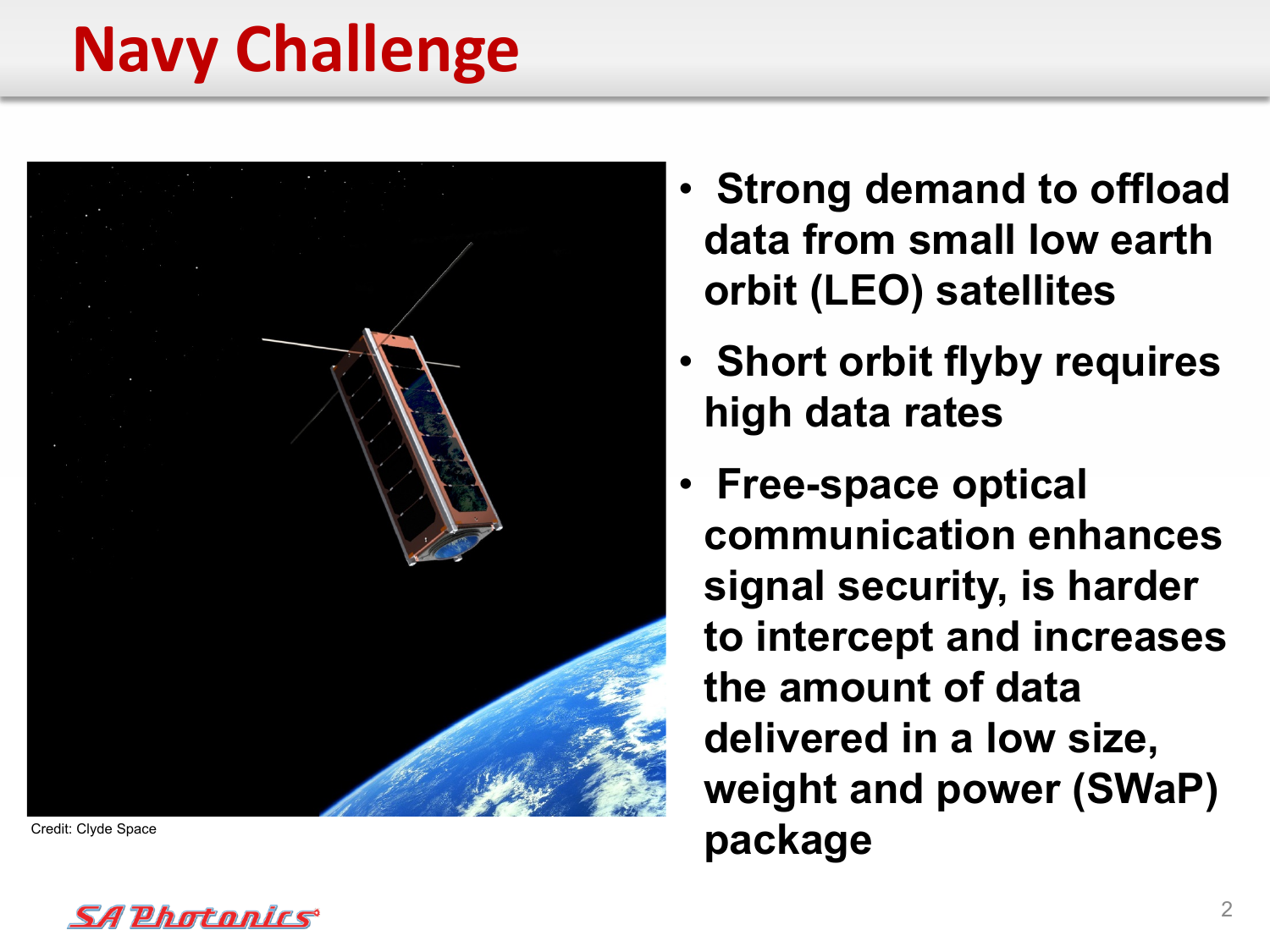# **Operational Need and Improvement**

- **Small satellites require a high data rate communication capability that is**
	- Resilient to RF interference and jamming
	- LPI/LPD (low probability of intercept/detection)
	- Extremely low SWaP
- **SkyLight FSO communications system provides these capabilities and is suitable for both crosslink and space-to-ground applications**

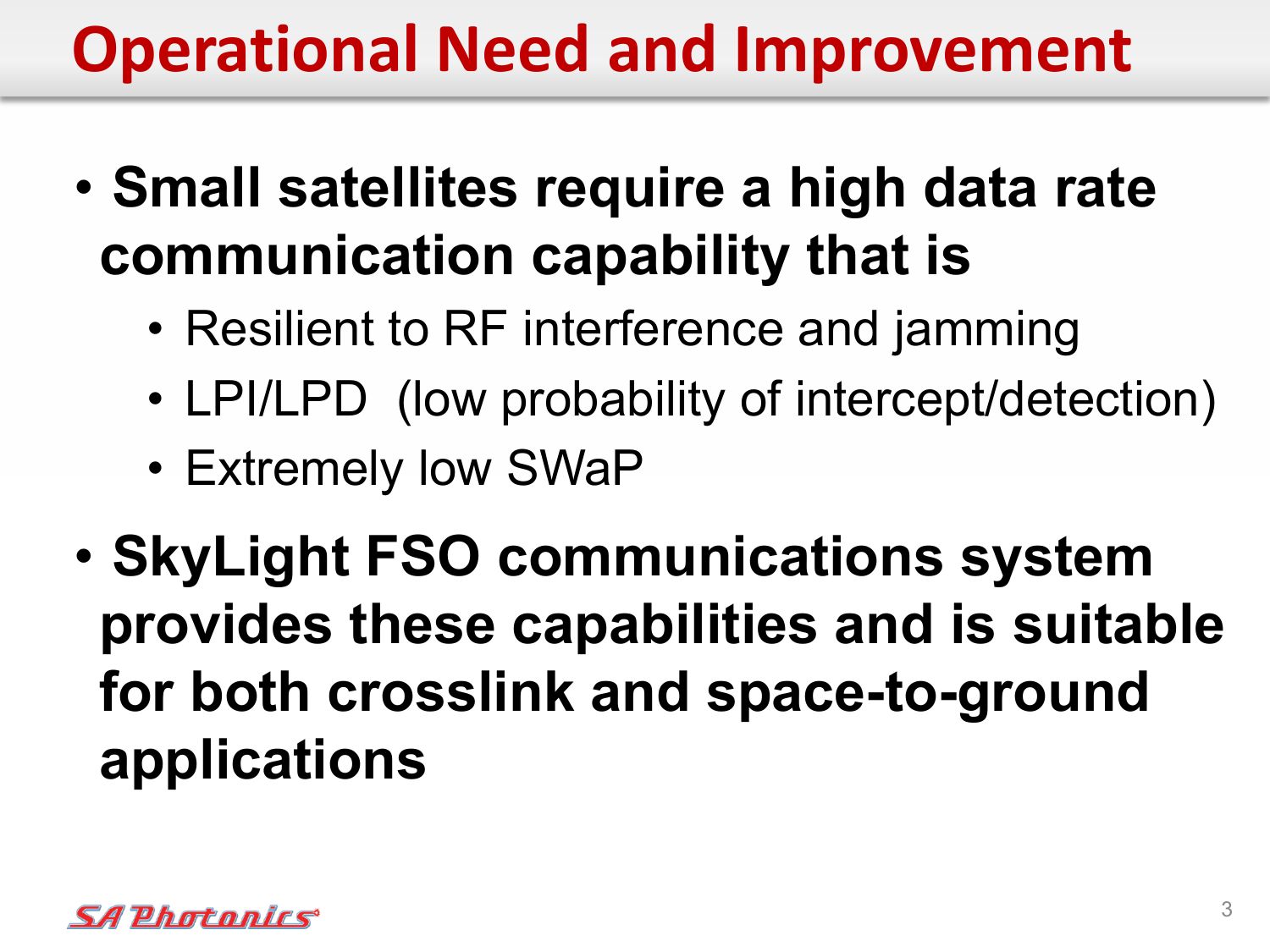# **SkyLight™**

## **SkyLight is a fully integrated FSO solution**

- Includes beam steering, a closed loop beam tracking system, fiber laser source and modem
- Supports high data rate downlink and crosslink capability
- Integrated  $+/-$  50 degree beam steering – **satellite body beam pointing NOT required**
- 100 Mbps data rate can be increased to 1+ Gbps
- Supports link distances up to 1500 km



© 2021 SA Photonics, Inc.

- Very low power consumption (<25 W) when active
- 1.5U (4" x 4" x 6"), 1.6 kg
- LDPC based FSO modem with physical layer retransmission to overcome atmospheric fading

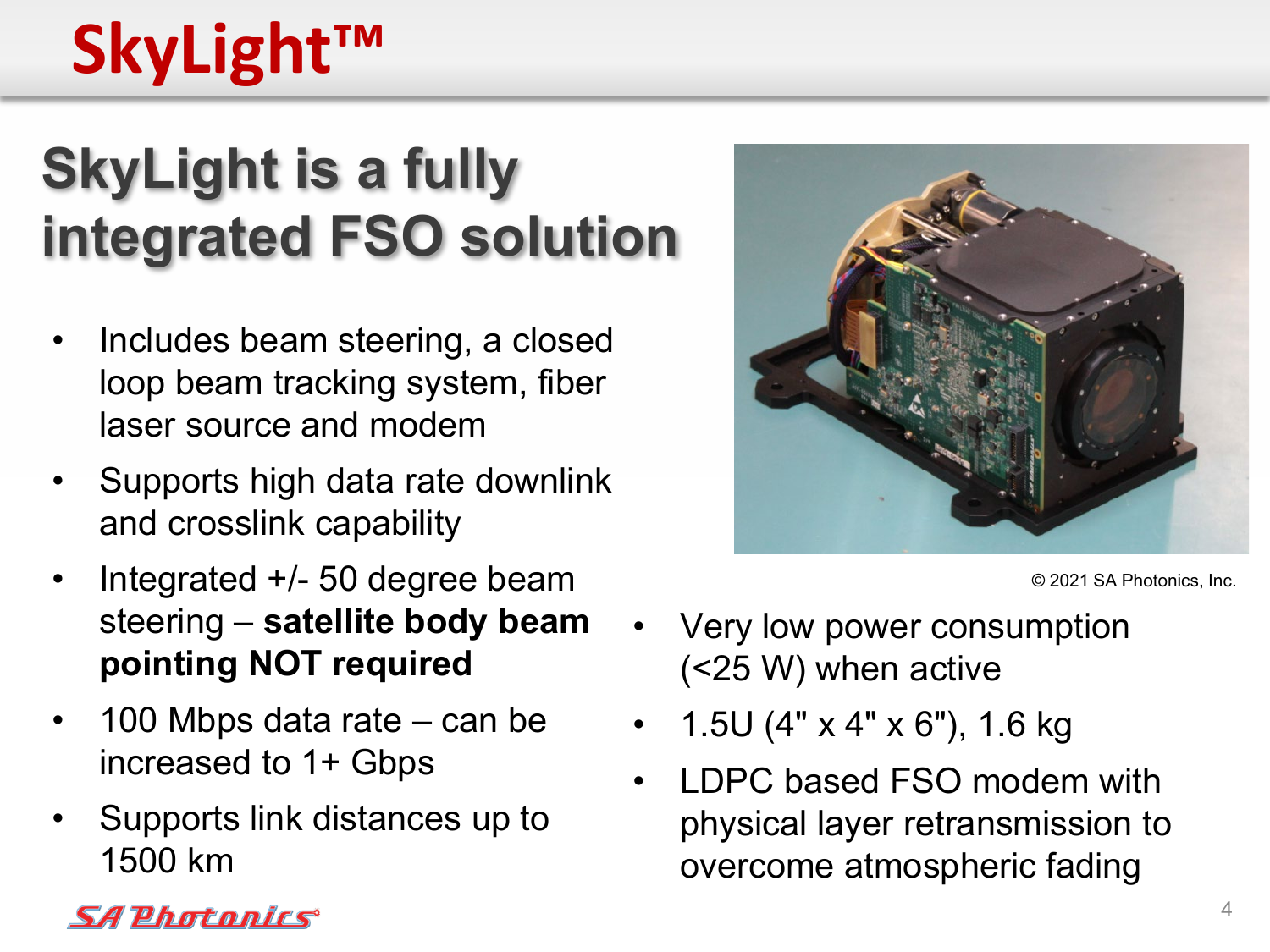#### **Current Status**



- **Program started September 2017**
- **Two flight units to be delivered in early 2021**
- **Launch planned for September 2021**

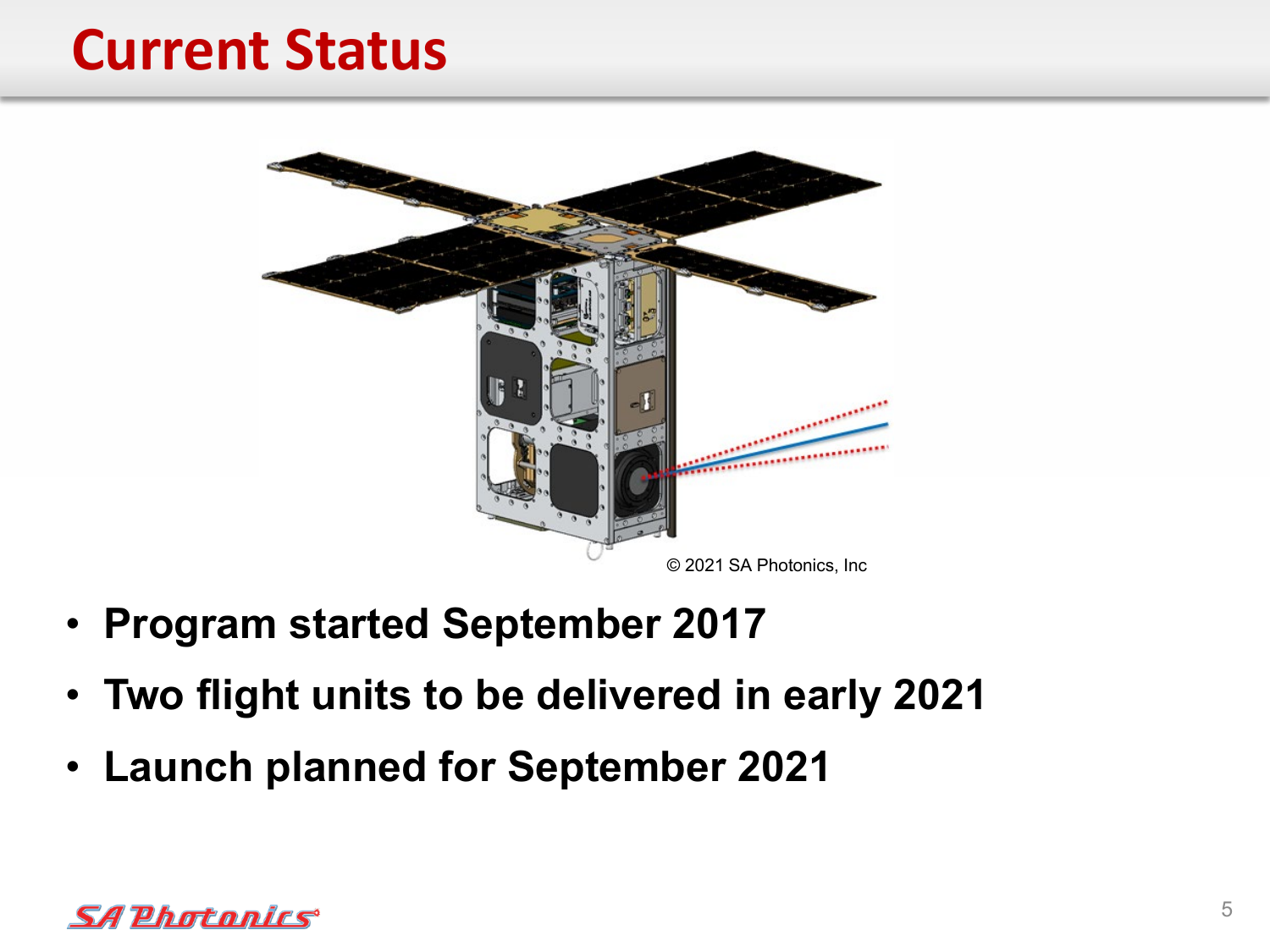# **Key Features / Advantages / Benefits**

- Provides high data rate secure and resilient communications between small satellites
- Space-to-ground and space-to-air applications as well
- Low SWaP enables use on small platforms such as small UAVs and man-portable ground terminals
- Provides communications without RF emissions, allowing use during Emissions Control (EMCON) conditions
- Accurate range and time-transfer capability can be used to provide "GPS-free" alternative PNT to distribute position, velocity and time to optically connected platforms
- Its optical communications system is immune to RF interference and jamming, and highly tolerant to optical jamming

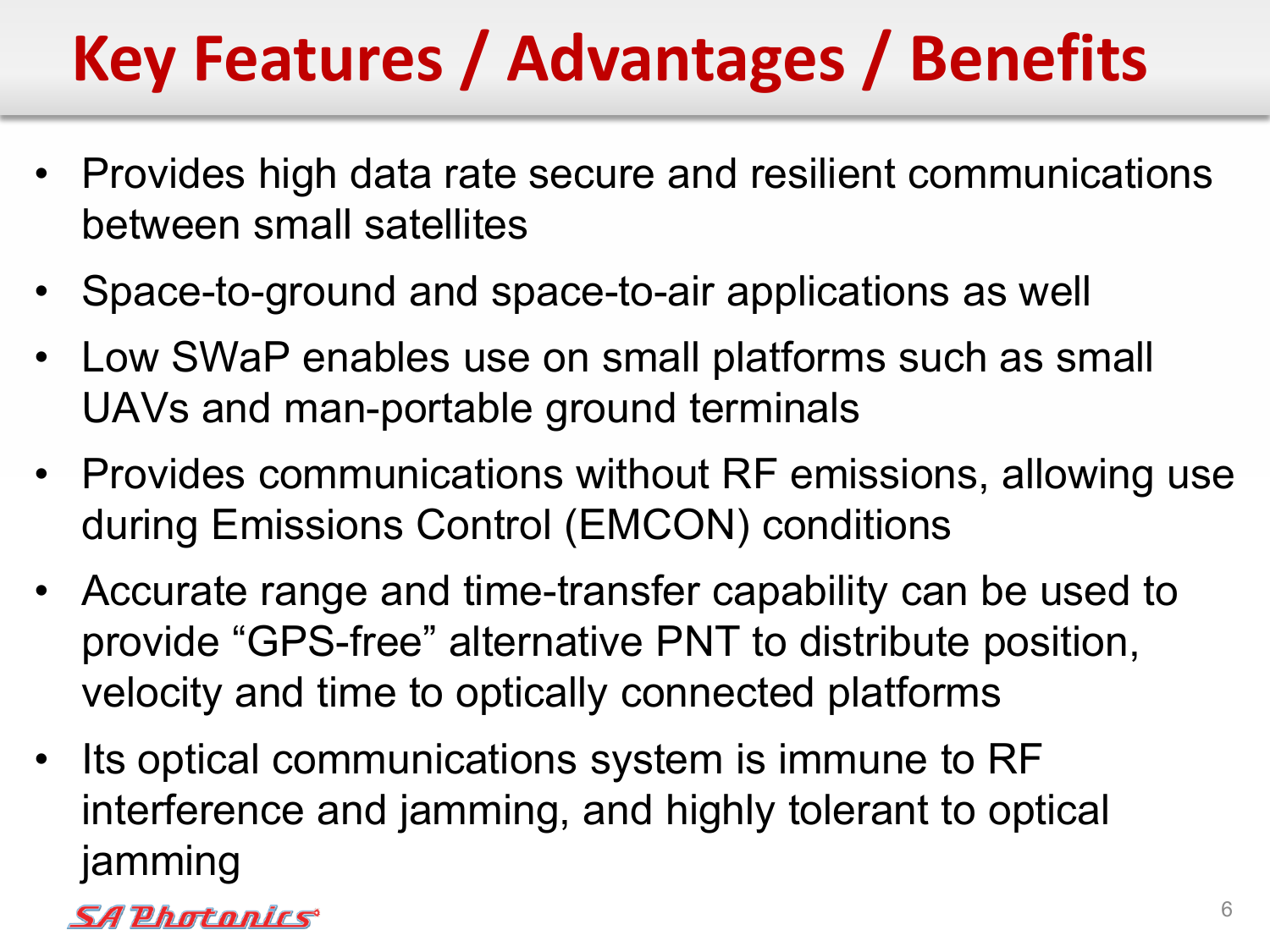## **Transition to Fleet**

- Strong interest from multiple agencies (Navy, Air Force, MDA, DARPA, SDA, Army, etc..) for low SWaP resilient communications
- Key technology can be scaled to support wide range of applications
	- LEO constellations
	- Geosynchronous / medium earth orbit (GEO/MEO) and other space applications
	- Small UAVs
- Related system has been transitioned to DARPA's Blackjack and SDA T0 proliferated LEO constellations

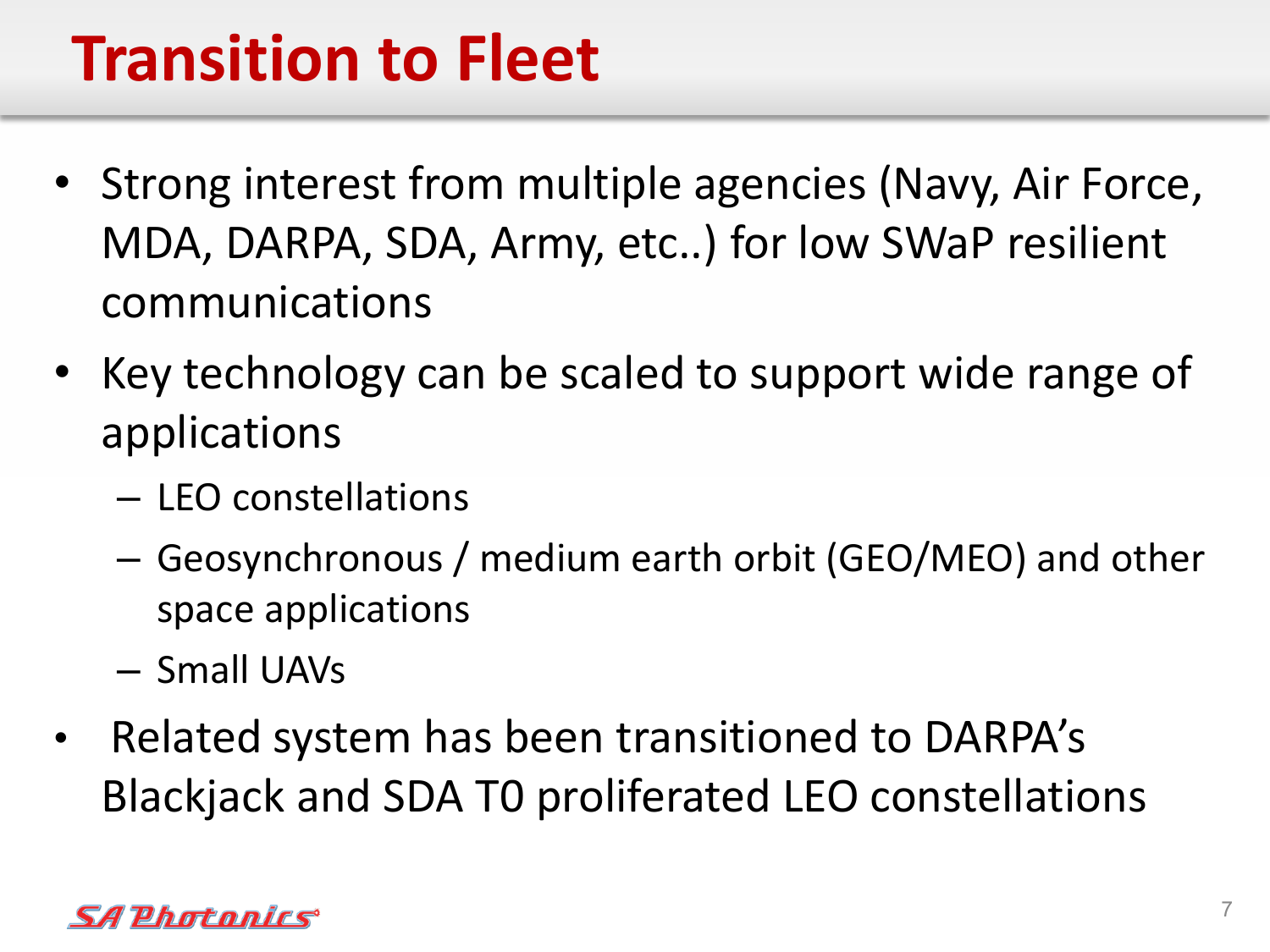## **Types of Partners Sought/Transition**

- **Organizations or companies looking for low SWaP-C resilient communications**
- **FSO also provides multiple mission critical functions**
	- High data rate communications
	- LPI/LPD
	- Operate in RF denied environments
	- Ranging can be used to provide relative and/or absolute navigation and time transfer
- **Likely path forward**
	- 1) Manufacture and sell SkyLight systems
	- 2) Also able to license design